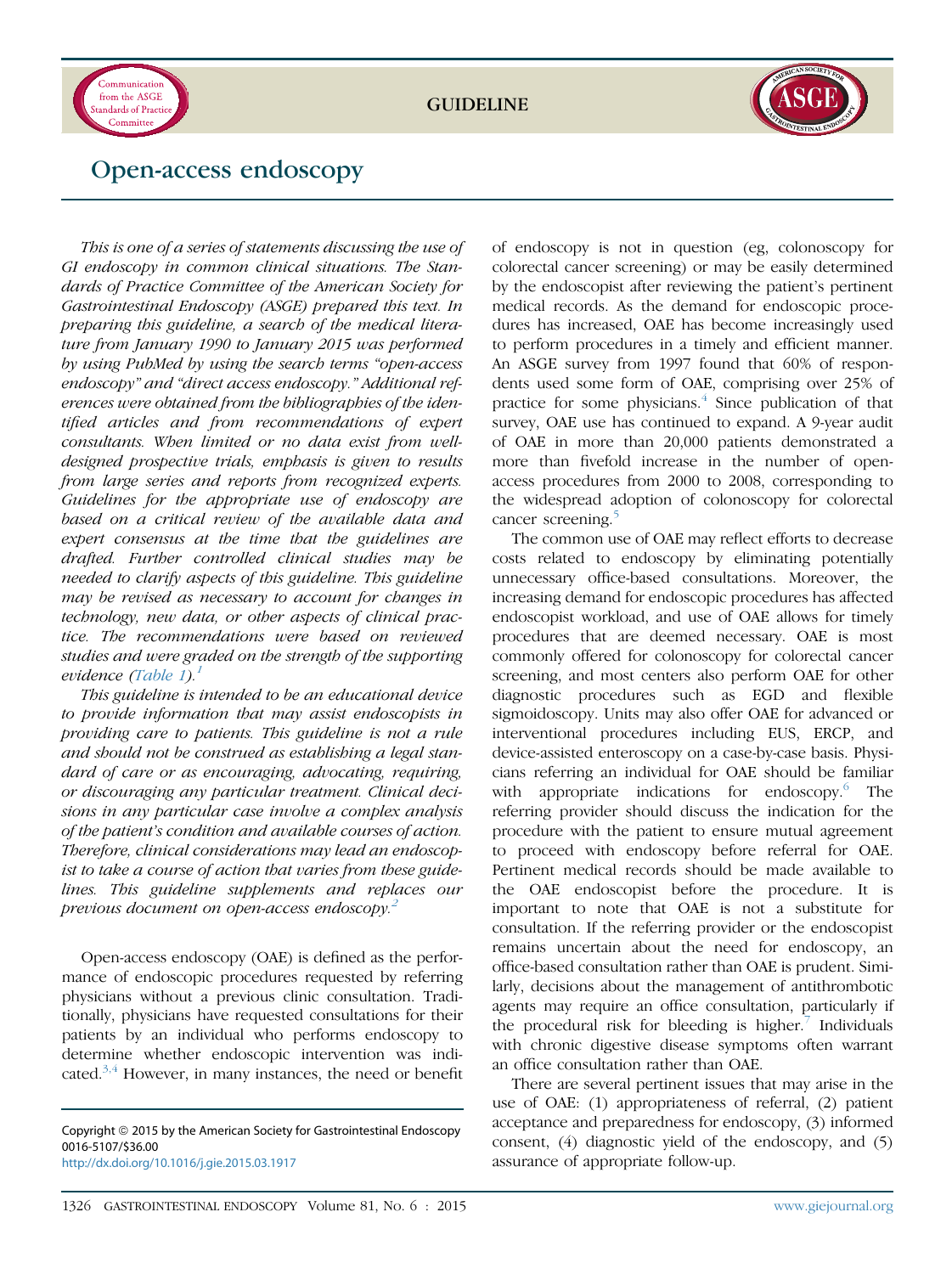<span id="page-1-0"></span>TABLE 1. GRADE system for rating the quality of evidence for auidelines<sup>[1](#page-2-0)</sup>

| <b>Quality of evidence</b> | <b>Definition</b>                                                                                                                                         | Symbol              |
|----------------------------|-----------------------------------------------------------------------------------------------------------------------------------------------------------|---------------------|
| High quality               | Further research is very unlikely<br>to change our confidence in<br>the estimate of effect.                                                               | <del>(DCDCDCD</del> |
| Moderate quality           | Further research is likely to have an<br>important impact on our confidence<br>in the estimate of effect and may<br>change the estimate.                  | ക്കക്കറ             |
| Low quality                | Further research is very likely<br>to have an important impact<br>on our confidence in the estimate<br>of effect and is likely to change<br>the estimate. | <b>AAAC</b>         |
| Very low quality           | Any estimate of effect is very<br>uncertain.                                                                                                              |                     |

## APPROPRIATENESS OF REFERRAL

Several studies have evaluated the appropriateness of referrals to endoscopy in an OAE system. Most authors have used the ASGE guideline entitled "Appropriate Use of GI Endoscopy" to determine appropriate referrals.<sup>[6](#page-3-0)</sup> The reported rate of EGD or colonoscopy procedures performed for "generally not indicated" or unlisted indications worldwide ranged from 5% to  $49\%$ .<sup>[8-15](#page-3-0)</sup> Most studies have found a significantly higher rate of inappropriate referrals by nongastroenterologists compared with gastroenterologists.[16](#page-3-0) There are only a few published studies from U.S. centers evaluating OAE. Mahajan et  $al<sup>17</sup>$  $al<sup>17</sup>$  $al<sup>17</sup>$ studied 310 patients undergoing EGD or colonoscopy and found compliance with the ASGE guidelines in 95% of EGD and 81% of colonoscopy referrals. Zuccaro and Provencher<sup>[18](#page-3-0)</sup> audited more than  $3100$  endoscopy reports in an OAE system and found that referrals by nongastroenterologists and gastroenterologists were appropriate in 81% and 85%, respectively. It should be noted that the current ASGE recommendations for appropriate use of GI endoscopy is meant to serve as a guideline and not a rule. $6$  Clinical considerations may justify a course of action at variance with these recommendations. Therefore, the procedures in these studies deemed "inappropriate" may in fact have been justified. The ASGE/American College of Gastroenterology Task Force on Quality in Endoscopy has suggested that the frequency with which endoscopy is performed for an accepted indication according to a standard published list of appropriate indications should be a preprocedure quality indicator.<sup>[19](#page-3-0)</sup> The goal performance target, including OAE should be greater than 80% for all procedures and greater than 90% for ERCP to reflect the higher incidence of serious adverse events with ERCP.<sup>[19,20](#page-3-0)</sup>

Although communication of accurate medical information for patients participating in OAE is important, endoscopy providers are responsible for performing a preprocedure assessment and obtaining informed consent for every patient. A 4-month study of referrals for OAE at a large academic medical center demonstrated that 8.8% of referrals contained inaccurate medical information.<sup>[21](#page-3-0)</sup> In this study, all information errors were deemed errors of omission, such as not listing patient allergies, significant comorbidities, and medications that affect the risk of the procedure (ie, use of anticoagulants that increase bleeding risk).

## PATIENT ACCEPTANCE FOR PREPAREDNESS FOR OAE

Patients referred for OAE should receive adequate preprocedure instructions. This education improves patient compliance with and tolerance of the procedure and con-tributes to a successful endoscopy procedure.<sup>[22,23](#page-3-0)</sup> Several studies have demonstrated the OAE model to be acceptable to patients, with no differences in understanding or patient satisfaction compared with individuals with previ-ous office consultation.<sup>[24-26](#page-3-0)</sup> In addition, there appear to be no differences in the rates of cancellation and noshows for procedures scheduled by a gastroenterologist compared with those scheduled as open access. $27$ Patients referred for screening colonoscopy cancel at higher rates than for other procedures, but the cancellation rate is similar between open access–referred and gastroenterologist-referred procedures. An informative brochure mailed to the patient before the procedure has been shown to improve adherence to open-access screening colonoscopy (69.0% vs 57.6%;  $P = .013$ ).<sup>[28](#page-3-0)</sup>

Bowel preparations in OAE colonoscopy patients appear to be satisfactory. A study of 368 patients undergoing openaccess colonoscopy noted that 87% of patients had a good or excellent bowel preparation.<sup>[29](#page-3-0)</sup> In another study of 525 patients undergoing colonoscopy with a split-dose preparation in an OAE unit, 96% of the bowel preparations were deemed adequate to allow for standard screening or surveillance intervals after intraprocedural irrigation and cleansing was used. $30$ 

A few studies have expressed caution with OAE. A British study found that the majority of patients preferred an initial consultation in a specialty clinic and that additional diagnoses missed on OAE were detected during that clinic visit. $31$  A small study of open-access colonoscopy demonstrated improved bowel preparation quality in patients with a previous office visit compared with those referred via OAE.<sup>[32](#page-3-0)</sup>

## PERIPROCEDURAL EDUCATION AND INFORMED CONSENT FOR OAE

Many endoscopists provide preprocedure education during an office visit before the scheduled procedure. The OAE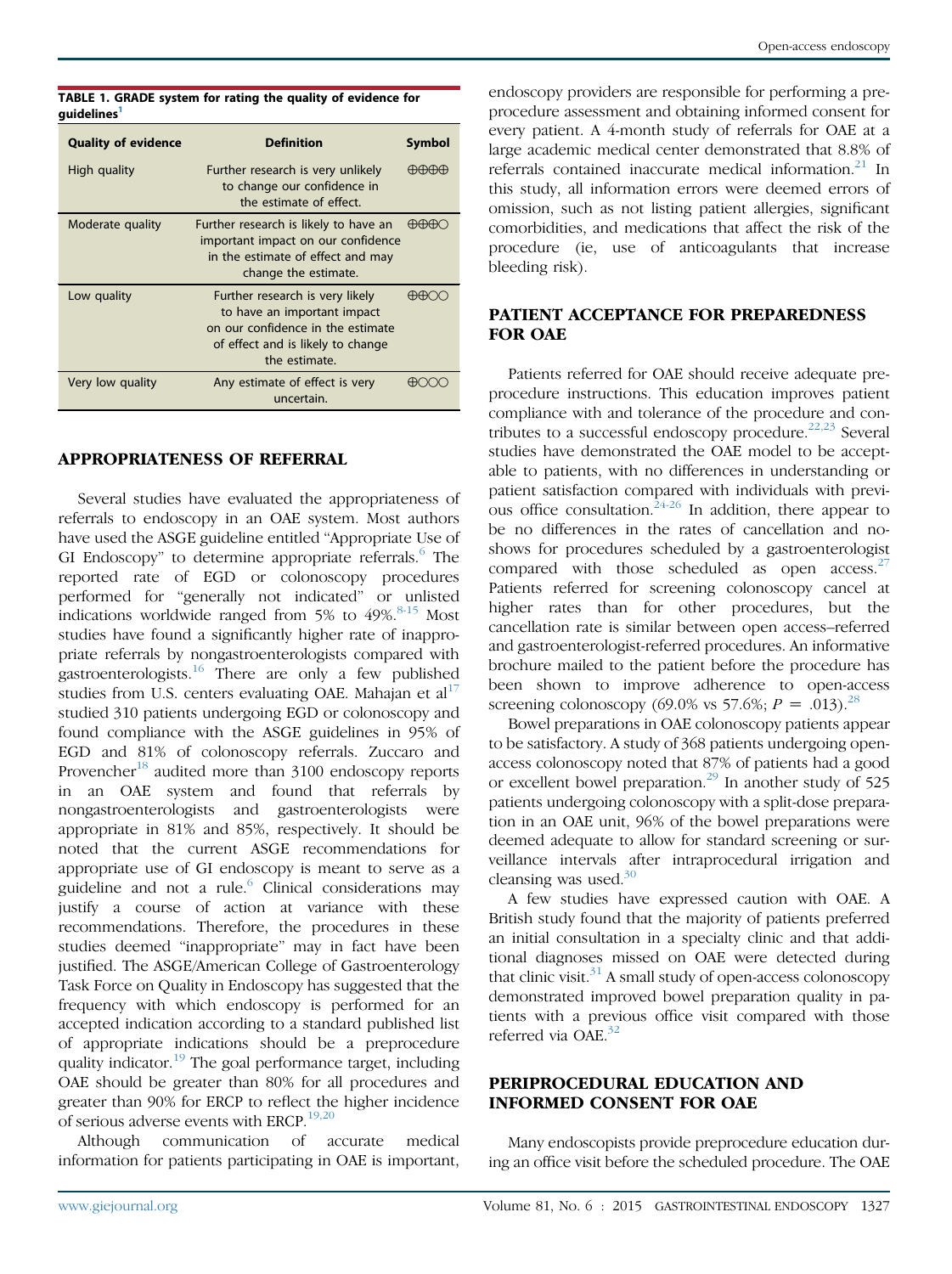<span id="page-2-0"></span>model, however, does not readily permit this education to occur before the day of the procedure. Informed consent on the day of the OAE procedure is acceptable. However, 1 study showed that OAE patients are more likely not to be able to identify the planned procedure compared with patients scheduled through a GI clinic  $(24\% \text{ vs } 15\%; P < .01)$ at the time of check-in for their procedure.<sup>33</sup> This same study reported that OAE patients more frequently reported inadequate explanation of the test compared with patients scheduled after an office consultation (16% vs 5%;  $P \leq$ .005) at the time of check-in for their procedure.<sup>33</sup> A study of 45 patients undergoing OAE noted that 16% were unaware of the indication for the planned endoscopic procedure[.32](#page-3-0) An informed consent package given before the procedure can improve patient knowledge about the test.<sup>34</sup> Alternatively, patients can be provided with preprocedure education administered by the gastroenterology unit staff. $35$  As with all endoscopic procedures, endoscopy providers should complete a preprocedure assessment and obtain informed consent before the OAE procedure.

## DIAGNOSTIC YIELD

Several studies have clearly shown that appropriate OAE referrals based on ASGE guidelines result in higher diagnostic yields of clinically relevant findings.5,13,15,16 A prospective, multicenter Italian study of 6270 patients noted a significantly higher diagnostic yield for appropriate upper endoscopies (52% vs 29%; odds ratio 2.65; 99% confidence interval,  $2.23-3.20$ .<sup>[13](#page-3-0)</sup> In this study, 132 upper GI malignancies were diagnosed in appropriate OAE referrals compared with only 1 malignancy on upper endoscopies deemed "generally not indicated."<sup>[13](#page-3-0)</sup>

### FOLLOW-UP

After the OAE procedure, results of the examination, histopathologic analysis, and subsequent management recommendations should be communicated to the patient and the referring provider. A study of 168 patients undergoing open-access upper endoscopy and colonoscopy noted high rates of documented compliance with diagnostic  $(75%)$  and therapeutic  $(90%)$  recommendations.<sup>1</sup> In this study, there was little need for continued gastroenterology follow-up because a gastroenterology consultation was requested for only 7% of the patients.<sup>1</sup>

#### **SUMMARY**

OAE is commonly used. The majority of patients referred for OAE are considered appropriate for endoscopy according to ASGE guidelines. Most patients undergoing OAE procedures are knowledgeable about the study and are satisfied with the experience. Several potential problems have been identified, including inappropriate referrals, communication errors, and inadequately prepared or informed patients. OAE can be safely used if preprocedure assessment, informed consent, information transfer, patient safety, and satisfaction are addressed in all cases.

## RECOMMENDATIONS

- We recommend that referring providers using OAE understand the appropriate use of GI endoscopy and recognize when office consultation is necessary.  $\bigoplus$ OOO
- We recommend that referring providers discuss the indication for the procedure with the patient before referral for OAE.  $\bigoplus$ OOO
- We recommend that pertinent medical records be available to the endoscopist before the OAE procedure.  $\bigoplus$ OOO
- We recommend that endoscopy providers complete a preprocedure assessment of patients and obtain informed consent from all patients undergoing OAE. It is acceptable to obtain informed consent on the same day before the OAE procedure.  $\bigoplus$ OOO
- We recommend that endoscopy providers communicate results of the OAE and any subsequent recommendations to the patient and referring provider.  $\bigoplus$ OOO

### DISCLOSURE

Dr Muthusamy is a consultant for Boston Scientific and has received honoraria from Covidien GI Solutions. Dr Khashab is on the Advisory Board of, a consultant for, and has received grants from Boston Scientific; is a consultant for Olympus America; and has received grants from Cook Medical. All other authors disclosed no financial relationships relevant to this article.

Abbreviation: OAE, open-access endoscopy.

#### **REFERENCES**

- 1. [Guyatt GH, Oxman AD, Vist GE, et al. GRADE: an emerging consensus](http://refhub.elsevier.com/S0016-5107(15)02140-9/sref1) [on rating quality of evidence and strength of recommendations. BMJ](http://refhub.elsevier.com/S0016-5107(15)02140-9/sref1) [2008;336:924-6](http://refhub.elsevier.com/S0016-5107(15)02140-9/sref1).
- 2. [ASGE Standards of Practice Committee, Eisen GM, Baron TH, Dominitz](http://refhub.elsevier.com/S0016-5107(15)02140-9/sref2) [JA, et al. Open access endoscopy. Gastrointest Endosc 2002;56:793-5.](http://refhub.elsevier.com/S0016-5107(15)02140-9/sref2)
- 3. [Bramble MG. Open access endoscopy](http://refhub.elsevier.com/S0016-5107(15)02140-9/sref3)–a nationwide survey of current [practice. Gut 1992;33:282-5](http://refhub.elsevier.com/S0016-5107(15)02140-9/sref3).
- 4. [Mahajan RJ, Marshall JB. Prevalence of open-access gastrointes](http://refhub.elsevier.com/S0016-5107(15)02140-9/sref4)[tinal endoscopy in the United States. Gastrointest Endosc](http://refhub.elsevier.com/S0016-5107(15)02140-9/sref4) [1997;46:21-6.](http://refhub.elsevier.com/S0016-5107(15)02140-9/sref4)
- 5. [Keren D, Rainis T, Stermer E, et al. A nine-year audit of open-access](http://refhub.elsevier.com/S0016-5107(15)02140-9/sref5) [upper gastrointestinal endoscopic procedures: results and experience](http://refhub.elsevier.com/S0016-5107(15)02140-9/sref5) [of a single centre. Can J Gastroenterol 2011;25:83-8](http://refhub.elsevier.com/S0016-5107(15)02140-9/sref5).